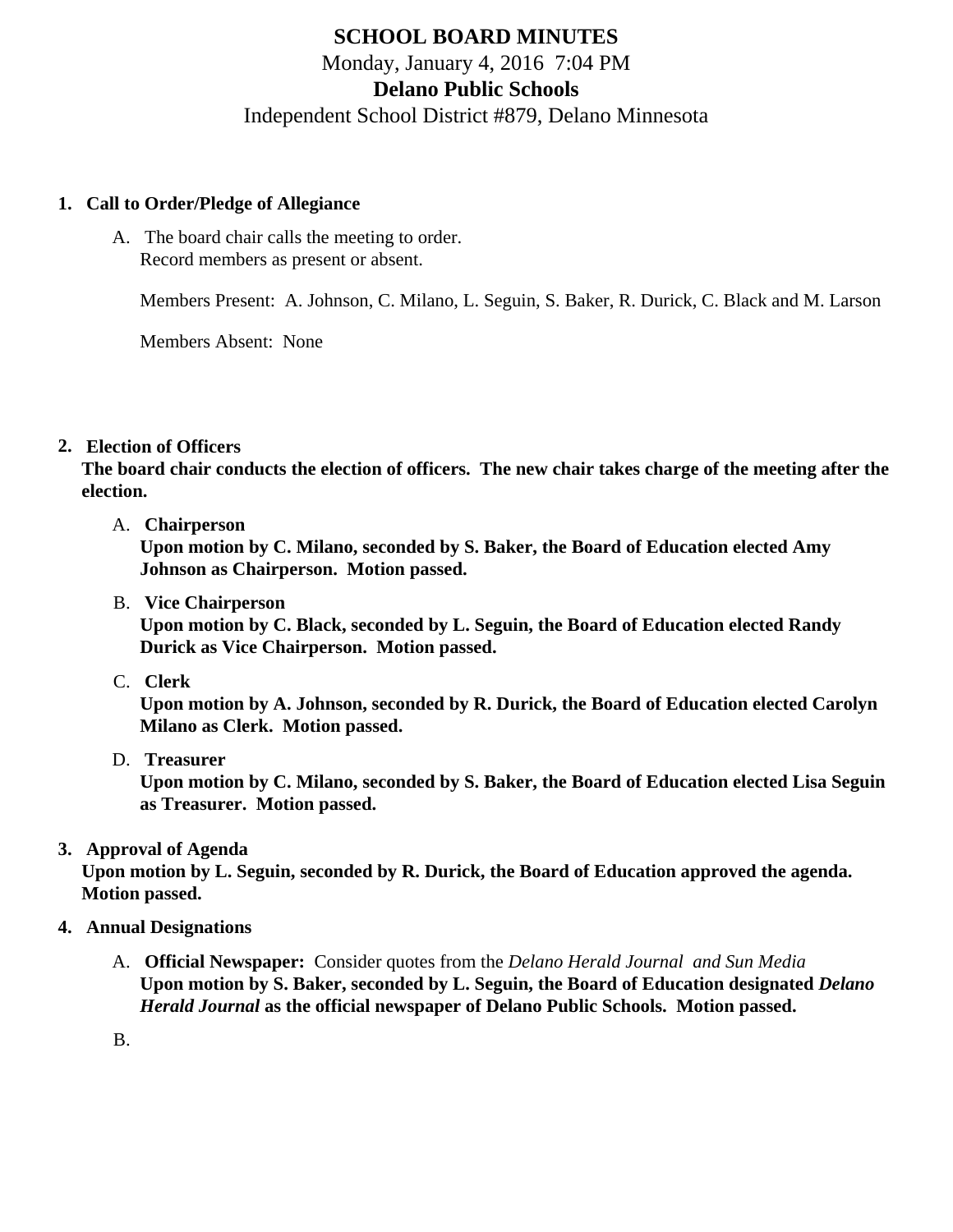### **School Board Compensation: Any of the following items, B-M, may be voted on separately at the request of a board member.**

## **Current Rates**

Regular Meetings - \$60/meeting Committee Meetings/Work Sessions/Special Meetings - \$25 minimum Workshops/Special Meetings *-* \$12.50/hour after two hours, not to exceed \$100 Chairperson - \$300/year Clerk - \$250/year

#### C. **School Attorneys:**

Official Attorneys - Rupp, Anderson, Squires & Waldspurger P.A. Local Attorney - Dick Grinley Authorized Personnel to Contact Attorneys - School Board Chair, Superintendent & Business Manager

#### D. **Memberships:**

MSBA (MN School Board Association) MAWSECO (Meeker and Wright Special Ed Coop) SEE (Schools for Equity in Education) Wright Technical Center (Career and Technical Coop) CMERDC (Central MN Educ Research & Dev. Council) Resource Training and Solutions MN State High School League Sherburne-Wright Educational Technology Cooperative

#### E. **Federal Grants**:

Title I, II

## F. **Delegate authority to make electronic fund transfers:**

Superintendent Business Manager Accountant Payroll/HR Coordinator Payroll Specialist

#### G. **Designate the Identified Official with Authority to authorize user access to MDE secure websites for Delano Public Schools ISD 879**

Superintendent Matthew W Schoen

#### H. **Signatures for Elementary Activity Fund:**

Business Manager Elem. School Admin Assistants

#### I. **Prepayment of Bills:**

Avoid penalties and finance charges Reimbursement of employees Obtain discounts Pre-approved contracts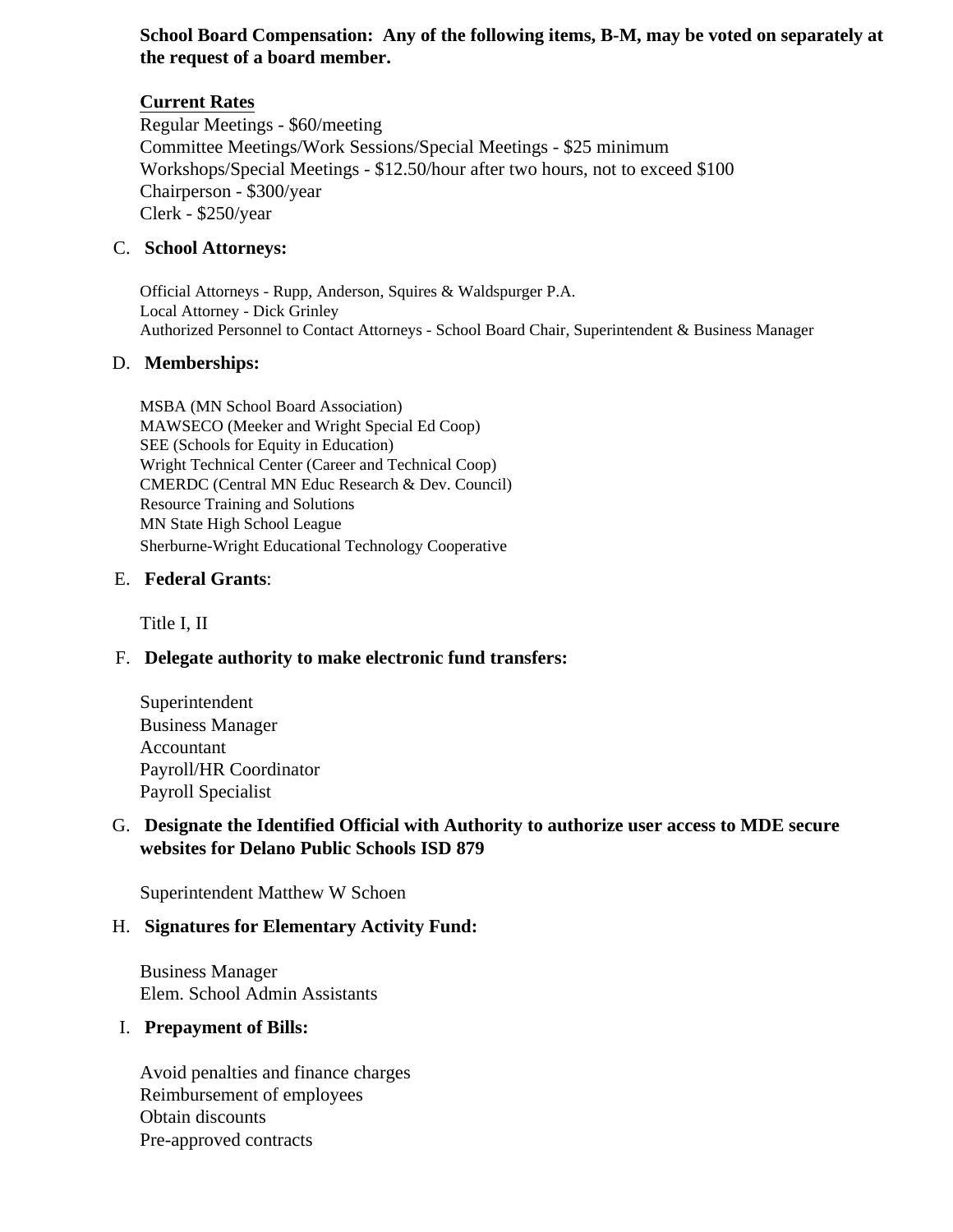J. Mileage Reimbursement Rate:

IRS rate (\$.54/mile)

K. Official Depositories:

State Bank of Delano Minnesota Lakes Bank 21st Century Bank, Loretto Wells Fargo MN School District Liquid Asset Fund PMA Securities, Inc./MN Trust U.S. Bank Corporate Trust Services

L. School Board Regular Meeting Times and Dates for 2016:

Recommended 4th Monday of the month at Delano City Hall beginning at 5:45 p.m., with the exception of December 19 (winter break), when the meeting will be held in the Delano High School Media Center. Discussion of potential March 2017 meeting date of either March 20 or 27. Board members discussed holding the March 2017 school board meeting on March 20 for calenda planning purposes.

- M. [Renew Board Operating Protoco](/docs/district/District_Forms/SB_Operating_Protocol.pdf)l Upon motion by L. Seguin, seconded by C. Black, the Board of Education renewed the Board Operating Protocol. Motion passed.
- N. [2016-2017 School Calend](/docs/district/District_Forms/2016-17_School_District_Calendar-FINAL.pdf)ar Upon motion by S. Baker, seconded by L. Seguin, the Board of Education approved the 2016- 2017 School Calendar. Motion passed.